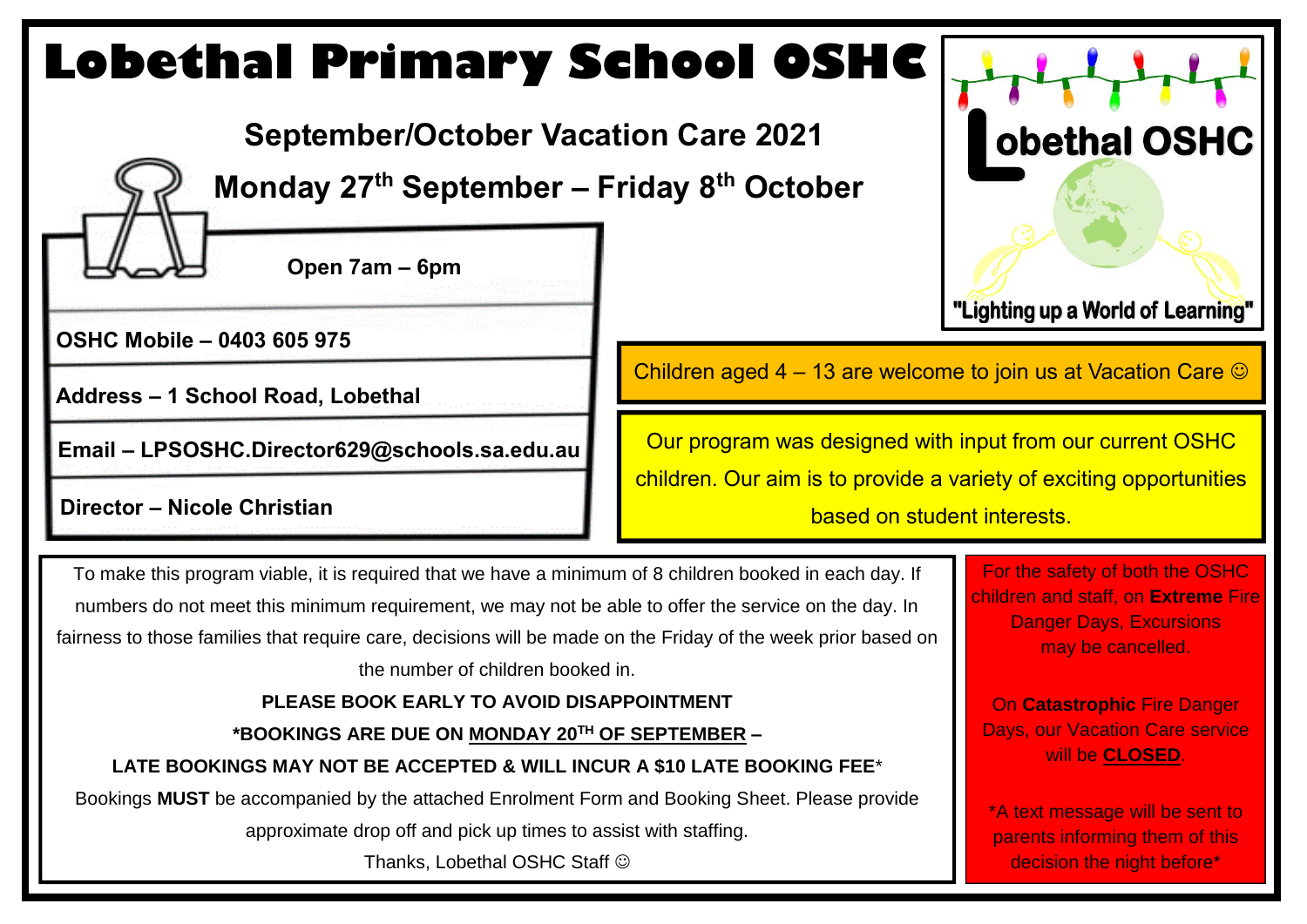## **Important Information**

**ENROLMENT FORM & BOOKING SHEET** – The Vacation Care Enrolment Form & Booking Sheet **MUST** be completed and returned for all students attending Vacation Care, as well as a general Enrolment Form for those that have not used the service before **(NO BOOKINGS WILL BE ACCEPTED WITHOUT A COMPLETED VACATION CARE ENROLMENT FORM & BOOKING SHEET**). These forms are available from the OSHC room or School Front Office.

**CONTACT DETAILS –** Please ensure that all details are up to date and any changes are provided to the OSHC Staff.

**LATE BOOKINGS –** A Late Booking Fee of \$10 per day (additional to session cost), will apply to any bookings made after the due date **(Monday 20th of September)**.

**CANCELLATIONS –** Cancellations without at least **7 DAYS NOTICE** will be charged full fees (less CCS) due to staffing costs and lost booking placements.

**WHAT TO BRING –** Please take note of our "Vacation Care - What to Bring List" and provide your children with the following items: closed in shoes and appropriate/sun-smart clothing for play, a hat, sunscreen, nutritious Recess and Lunch (OSHC will provide Breakfast and Afternoon Tea), water bottle, spare clothes (underwear included) and a plastic bag for dirty clothes.

#### *PLEASE ENSURE THAT YOU NAME YOUR CHILD'S BELONGINGS*

**FEES –** Please ensure that your account has been paid, or a payment plan has been established before the commencement of Vacation Care. Please be aware that charges per day are \$60 (less CCS), or \$70 on Incursion/Excursion days. Please remember that we are a not for profit service and our success in providing quality education and care depends on your remittance of fees.

**FOOD AND ALLERGIES –** Please ensure that you pack a healthy Recess and Lunch for your child each day. Breakfast, Afternoon Tea, as well as fruit and water will be provided by OSHC. It is important to remember that Lobethal Primary School OSHC is a **NUT FREE ZONE** as our program caters for children with severe nut allergies. If your child has any specific dietary needs, please let us know via the Vacation Care Enrolment Form.

**MEDICATION –** If it is necessary for your child to have medication whilst attending Vacation Care, please complete the relevant sections on your Enrolment Form. Written consent is required from parents for any medication to be administered to your child whilst at OSHC, and all relevant Medical Health Care Plans must also be provided. Medication must be in its original container with the child's name clearly labelled.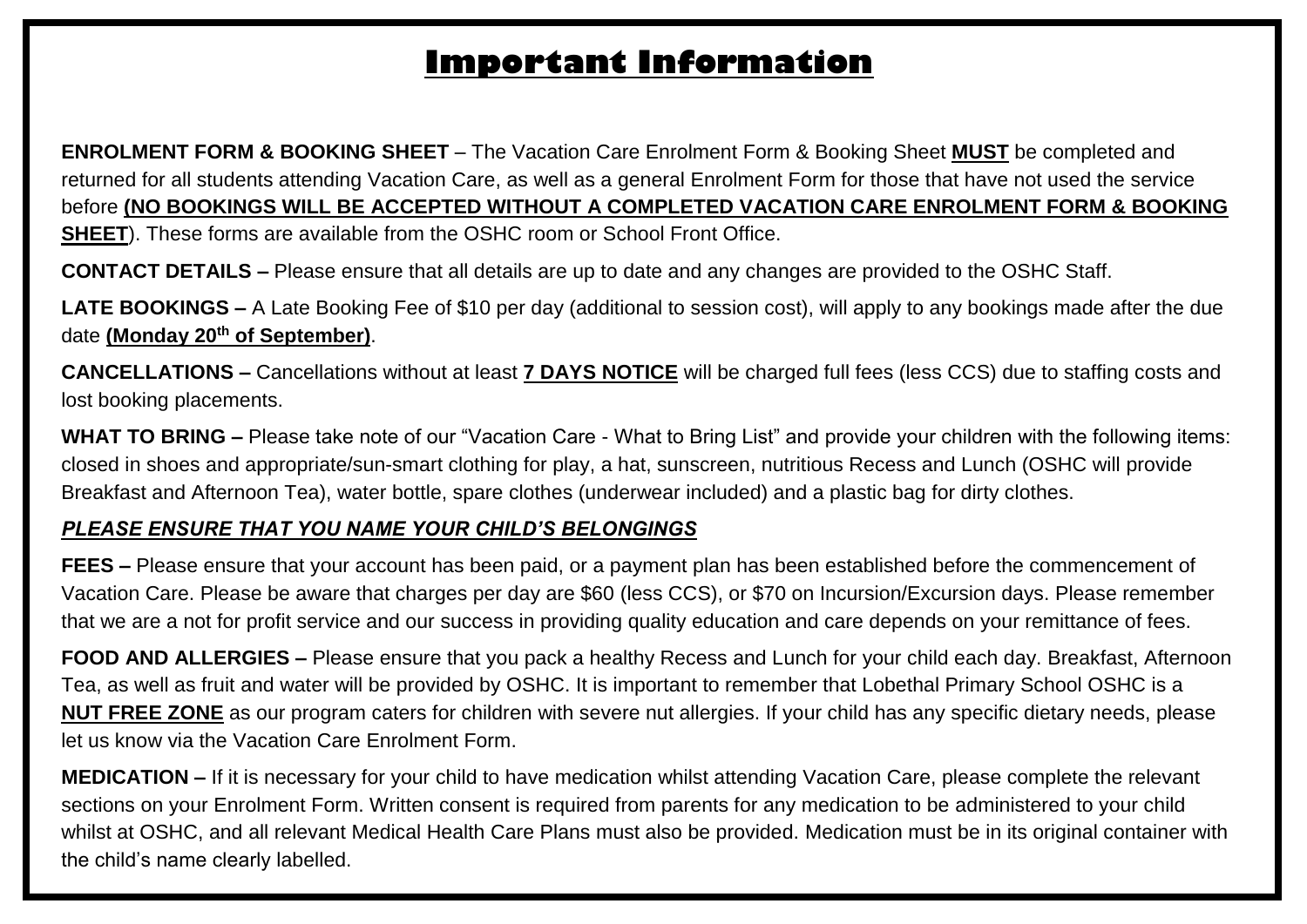## **Lobethal Primary School OSHC**

## **Vacation Care Enrolment Form (September/October 2021)**

|                                                    | Please indicate consent/understanding by signing each box below                                                                                                                                                                                               |  |  |  |
|----------------------------------------------------|---------------------------------------------------------------------------------------------------------------------------------------------------------------------------------------------------------------------------------------------------------------|--|--|--|
|                                                    | I give permission for my child(ren) to participate in short walks through Lobethal as part<br>of the Vacation Care Program.                                                                                                                                   |  |  |  |
|                                                    | I give permission for my child(ren) to watch G/PG movies and play G/PG rated games.                                                                                                                                                                           |  |  |  |
|                                                    | I understand that it is my responsibility to pay accumulated OSHC fees and that at-<br>service days will be \$60 per child (less CCS) and specified Incursion/Excursion days<br>will be \$70 per child (less CCS).                                            |  |  |  |
|                                                    |                                                                                                                                                                                                                                                               |  |  |  |
|                                                    | I understand that full fees (less CCS) will be charged to any Cancellations made<br>without at least 7 days notice, and that a Late Booking Fee of \$10 per day will apply to<br>any bookings made after the due date (Monday 20 <sup>th</sup> of September). |  |  |  |
|                                                    | I give permission for my child(ren) to be photographed for documentation within the<br>centre, as well as in School Newsletters, the Parent Information Book and the<br>School/OSHC Facebook page and SchoolStream app.                                       |  |  |  |
|                                                    | I understand that according to the UV rating, sun protection may be necessary for<br>outside activities. I will provide a hat for my child, and allow them to use OSHC                                                                                        |  |  |  |
|                                                    | sunscreen.                                                                                                                                                                                                                                                    |  |  |  |
|                                                    | I give permission for my child(ren) to ride on a bus when attending a Vacation Care<br>Excursion.                                                                                                                                                             |  |  |  |
|                                                    |                                                                                                                                                                                                                                                               |  |  |  |
|                                                    |                                                                                                                                                                                                                                                               |  |  |  |
|                                                    |                                                                                                                                                                                                                                                               |  |  |  |
|                                                    | Dietary Needs/Food Allergies:                                                                                                                                                                                                                                 |  |  |  |
| Name                                               | Medical Conditions/Allergies/Medication:                                                                                                                                                                                                                      |  |  |  |
|                                                    | <b>Special Needs/Disabilities:</b>                                                                                                                                                                                                                            |  |  |  |
| CRN (new enrolments only) ________________________ |                                                                                                                                                                                                                                                               |  |  |  |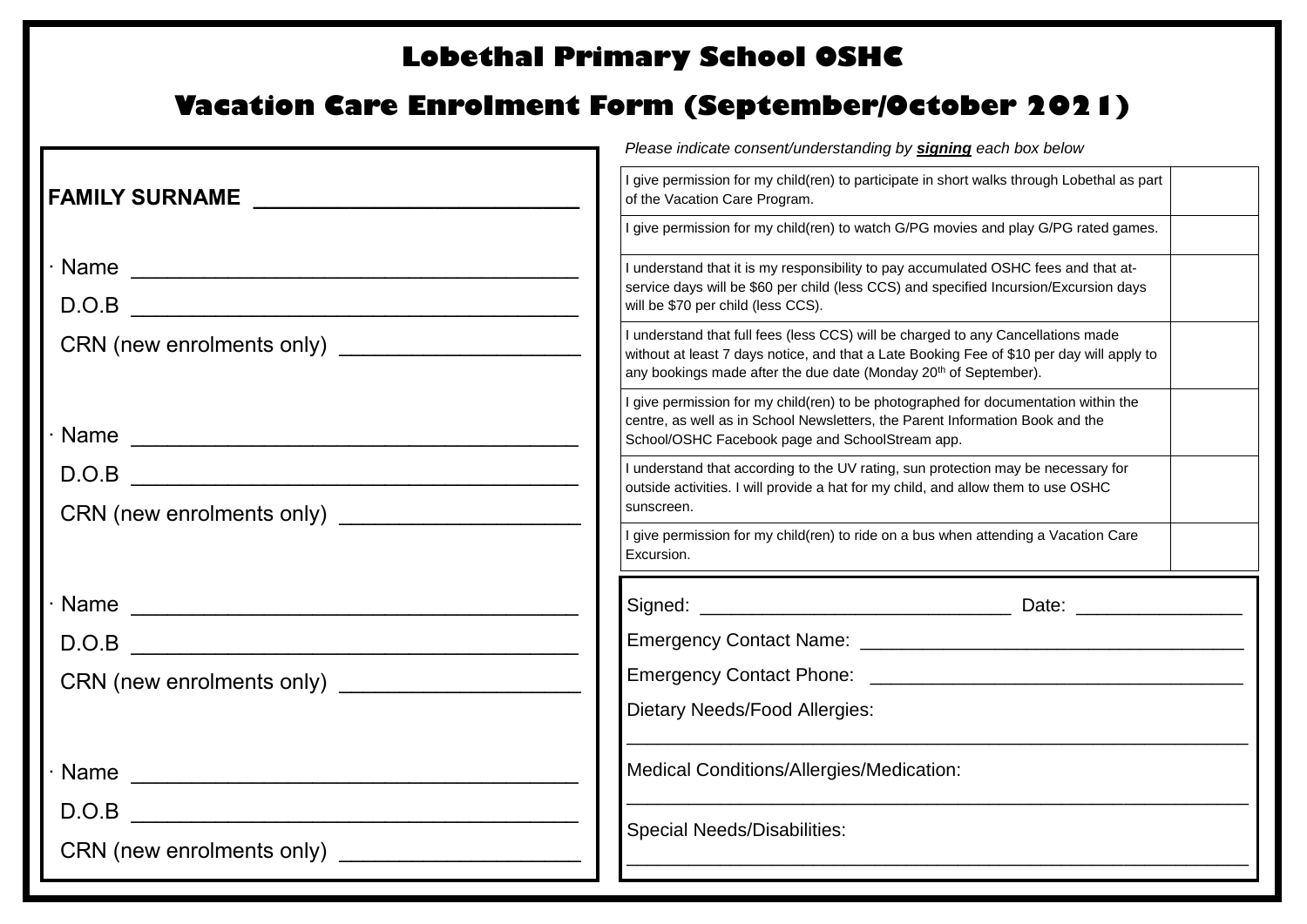## **Lobethal Primary School OSHC**

### **Vacation Care Booking Sheet (September/October 2021)**

Family Name: \_\_\_\_\_\_\_\_\_\_\_\_\_\_\_\_\_\_\_\_\_\_\_\_ Email Address (for invoicing): \_\_\_\_\_\_\_\_\_\_\_\_\_\_\_\_\_\_\_\_\_\_\_\_\_\_\_\_\_\_\_\_\_\_\_\_\_\_\_\_

| Monday 27th September - Friday 1st October  |                                                       |                                 |                         |                                   |  |  |  |  |  |
|---------------------------------------------|-------------------------------------------------------|---------------------------------|-------------------------|-----------------------------------|--|--|--|--|--|
| <b>MONDAY 27TH SEPTEMBER</b>                | TUESDAY 28TH SEPTEMBER                                | <b>WEDNESDAY 29TH SEPTEMBER</b> | THURSDAY 30TH SEPTEMBER | <b>FRIDAY 1ST OCTOBER</b>         |  |  |  |  |  |
| <b>Minute To Win It</b>                     | <b>INCURSION</b>                                      | <b>Pirate Day</b>               | <b>Mini Masterchefs</b> | <b>EXCURSION</b>                  |  |  |  |  |  |
|                                             | <b>SciWorld Science Spectacular</b>                   |                                 |                         | <b>Hahndorf Mini-Golf</b>         |  |  |  |  |  |
| Drop Off Time:                              | Drop Off Time:                                        | Drop Off Time:                  | Drop Off Time:          | Drop Off Time:                    |  |  |  |  |  |
|                                             |                                                       |                                 |                         |                                   |  |  |  |  |  |
| Pick Up Time:                               | Pick Up Time:                                         | Pick Up Time:                   | Pick Up Time:           | Pick Up Time:                     |  |  |  |  |  |
| Monday $4th$ October – Friday $8th$ October |                                                       |                                 |                         |                                   |  |  |  |  |  |
|                                             |                                                       |                                 |                         |                                   |  |  |  |  |  |
| <b>MONDAY 4TH OCTOBER</b>                   | <b>TUESDAY 5TH OCTOBER</b>                            | <b>WEDNESDAY 6TH OCTOBER</b>    | THURSDAY 7TH OCTOBER    | <b>FRIDAY 8TH OCTOBER</b>         |  |  |  |  |  |
|                                             | <b>INCURSION</b>                                      | <b>INCURSION</b>                | <b>INCURSION</b>        | <b>Outside Play Morning &amp;</b> |  |  |  |  |  |
| <b>OSHC CLOSED</b>                          | <b>Balloon Twisting &amp;</b><br><b>Face Painting</b> | <b>Sumo Wrestling</b>           | <b>Pedal Karts</b>      | <b>Electronics Afternoon</b>      |  |  |  |  |  |
| <b>PUBLIC HOLIDAY</b>                       | Drop Off Time:                                        | Drop Off Time:                  | Drop Off Time:          | Drop Off Time:                    |  |  |  |  |  |